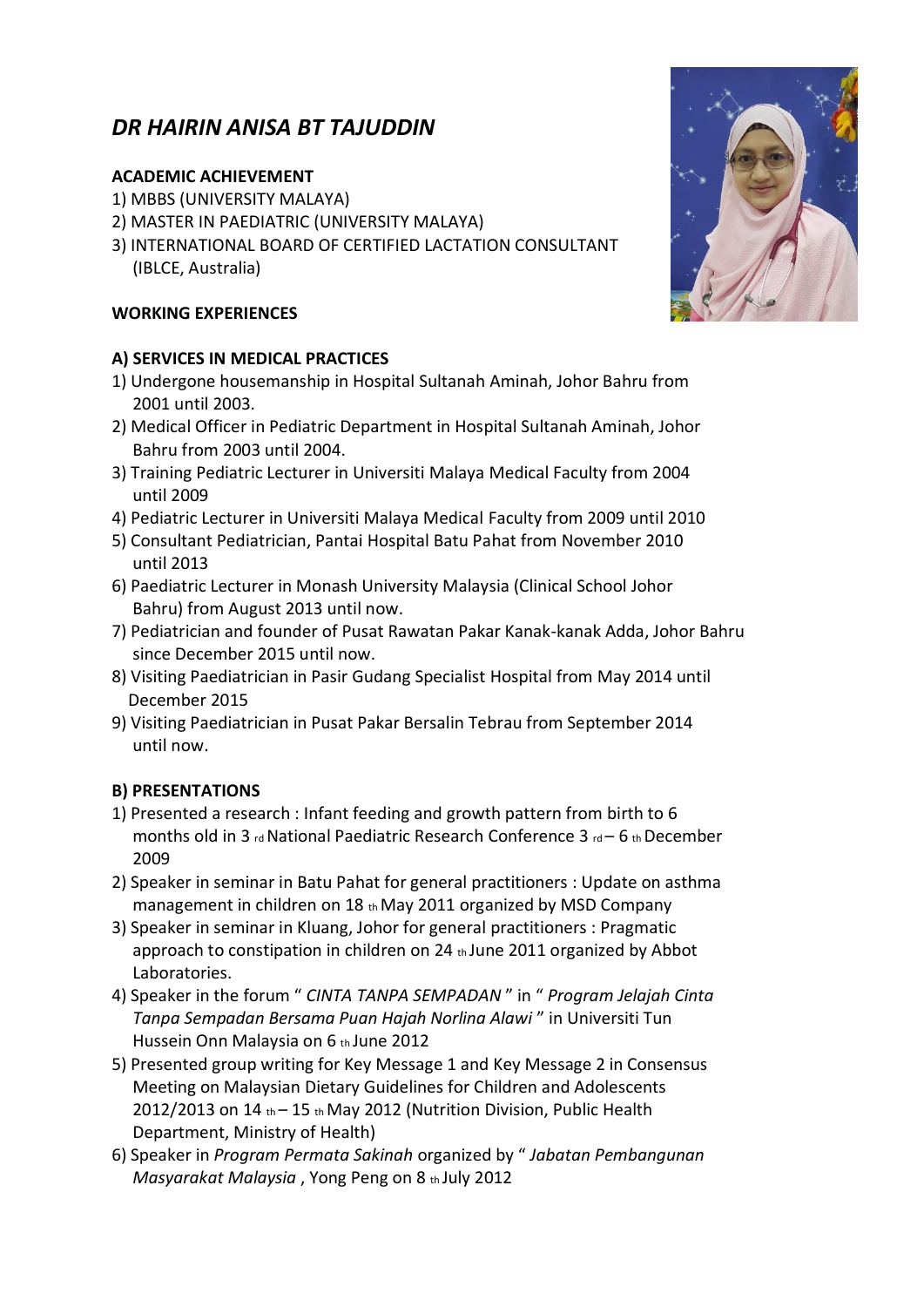- 7) Actively giving talk to public organized by Pantai Hospital Batu Pahat, Non Government Organisations and non medical companies in various places in Batu Pahat (Usual topics : Constipation and Dengue)
- 8) Speaker in National Lactation Conference on 14 th September 2013 in One Borneo, Sabah for topic Human Milk for Premature Baby
- 9) Speaker in Pre-Congress Lactation Management Workshop at One World Hotel for topic "Cost and Benefits of Protecting Breastfeeding in Working Mothers On 5 th June 2014
- 10) Speaker in National Lactation Centre Breastfeeding Support Convention 2014 from 1 – 2 nd November 2014 at Rehabilitation Hospital, Cheras, Kuala Lumpur for topic "Faktor-faktor yang Mempengaruhi Keberkesanan Kumpulan Penyokong Penyusuan Ibu Dalam Menjayakan Penyusuan IbuDi Malaysia
- 11) Speaker in Hospital Muar, World Breastfeeding Week on 11 th September 2014
- 12) Director and speaker for Seminar "Scoring The Winning Goal in Breastfeeding In Malaysia" on 30 th August 2014 at Dewan Anugerah, KPJ Johor Speciallist Hospital.
- 13) Speaker in PRISMA 2015 (Konvensyen Pembimbing Penyusuan Ibu dan Asuhan Alami Malaysia 2015 in Holiday Villa Hotel & Suites, Subang Jaya, Selangor on 16 th August 2015. Presented 2 topics : Busting The Myth on Jaundice and Poor Weight Gain and Failure to Thrive Babies – Should Breastfeeding Continues.
- 14) Speaker in 2 nd National Breastfeeding Support Group Convention (Live, love & Latch : Loving Support Makes Breastfeeding Work that organized by National Lactation Center, on  $5 - 6$  th December 2015.
- 15) Speaker in 23  $rd$  Regional Congress of the Perinatal Society of Malaysia, on 21  $_{st}$ April 2016 for topic : Providing support for mothers with abnormal babies
- 16) Panelist in forum ; Breastfeeding for better future generation in Convention Breastfeeding Support Group 18 - 19 November 2016
- 17) Speaker for 3 topics in 4th National Lactation Conference : 10 13th August 2017 i) Extended exclusive breastfeeding : Facts & Fiction
	- ii) Tongue tie : Implication to breastfeeding
	- iii) Jaundice and breastfeeding : The Myths
- 18) **Speaker in MACE (Managing Asthma and COPD Effectively) on topic Asthma in Pediatrics : How to manage, in Johor Bahru on 30th September 2017 organized by Malaysian Thoracic Society.**
- 19) Speaker in Seminar Kebangsaan Fiqh Ibu Susuan (Induced Lactation in Fiqh View Conference) on 11th November 2017 in University Teknologi Malaysia on topic Concepts of Induced lactation in Medical.
- 20) Speaker in Breastfeeding Counselor Updates 2017 (10th November 201) on topic "Helping mothers continue the breastfeeding relationship"
- 21) Trainer and fascilitator in 40 hours Breastfeeding Counseling Course organized by National Lactation Center on 17 - 22 March 2018 and 25 - 30<sup>th</sup> June 2018.
- 22) Speaker and panel forum in 4th National Breastfeeding Support Group Convention 2018 (21-22 September 2018) on on topic "Breastfeeding Save Infants Life"

# **C) RELEVANT EXPERIENCES AS LACTATION CONSULTANT**

1) Certified as International Board of Lactation Consultant since  $31$  st October 2009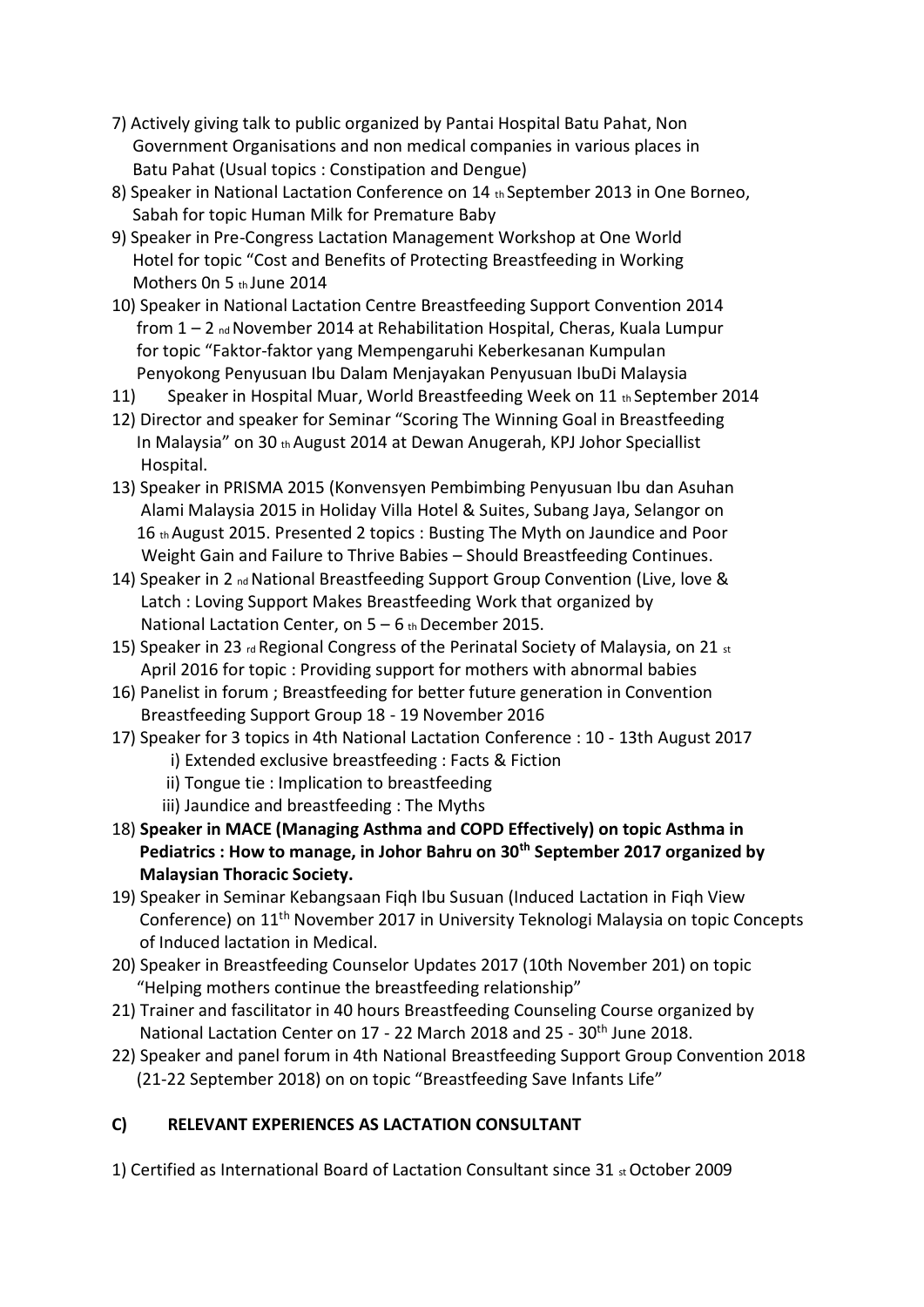- 2) Certified National Baby Friendly Hospital Initiative Auditor since 2011
- 3) Director of World Breastfeeding Week Celebration, Pantai Hospital Batu Pahat 30th July 2011
- 4) Director of World Breastfeeding Week Celebration : A collaboration project between Pantai Hospital Batu Pahat and University Tun Hussein Onn Malaysia, 30 th August 2012
- 5) Advisor to Kelab Sokongan Penyusuan Susu Ibu Johor Bahru
- 6) Speaker, trainer & facilitator for 40 hours breastfeeding counseling course & 20 hours breastfeeding management course for health staff, appointed by National Lactation Centre.
- 7) Founder of BREASTFEEDING COUNSELLORS NETWORKING PROGRAM since 2015. ([www.permatasusuan.com](http://www.permatasusuan.com/)), a platform for lactation counselors home visit for whole Malaysia.

### **D) WRITING EXPERIENCES**

Contributed as one of the panel writers in :

- 1) Revision of Module for 20 Hours Lactation Management Course for Health Staff, appointed by Ministry of Health.
- 2) Module for Breastfeeding Peer Counselors Course, appointed by National Lactation Center in Selayang Hospital
- 3) Key Message 1 and Key Message 2 in Malaysian Dietary Guideline for Children and Adolescent 2012 / 2013, Ministry of Health.

### Wrote articles for Pa & Ma Magazine

- *i) Panduan atasi bayi muntah selepas menyusu (Guidance on how to handle baby with frequent vomiting)* published in December 2011
- *ii) Punca bayi tertidur kala menyusu (Reasons baby frequent fall asleep while breastfeeding)*  published in March 2012
- *iii)* Extended Exclusive Breastfeeding published in February 2017
- *iv) Mama memilih* Exclusive Pumping : *Ada Risikonya (Mother choose Exclusive Pumping : The Risks)* published in July 2017

#### **Published book and launched in August 2016**

Title : *Berjaya Menyusukan Tanpa Kehamilan* (ISBN No 978-967-14151-0-8) (Succesfully breastfeeding without pregnancy) is a book for induced lactation guideline for adoption.

### **Award Achievement**

1)Received Gold Medal Award in Poster Presentation with Dr Zilal Saari (group presentation) in Innovative Practiced in Education and Industry Exhibition 2016 (I-PEINX'16) in University Technology Malaysia, Skudai, Johor. The poster presentation title : *Model Garis Panduan Penyusuan Anak Angkat Menurut Perspektif Fiqh dan Sains (Guideline on breastfeeding the adopted baby in Science and Fiqh*